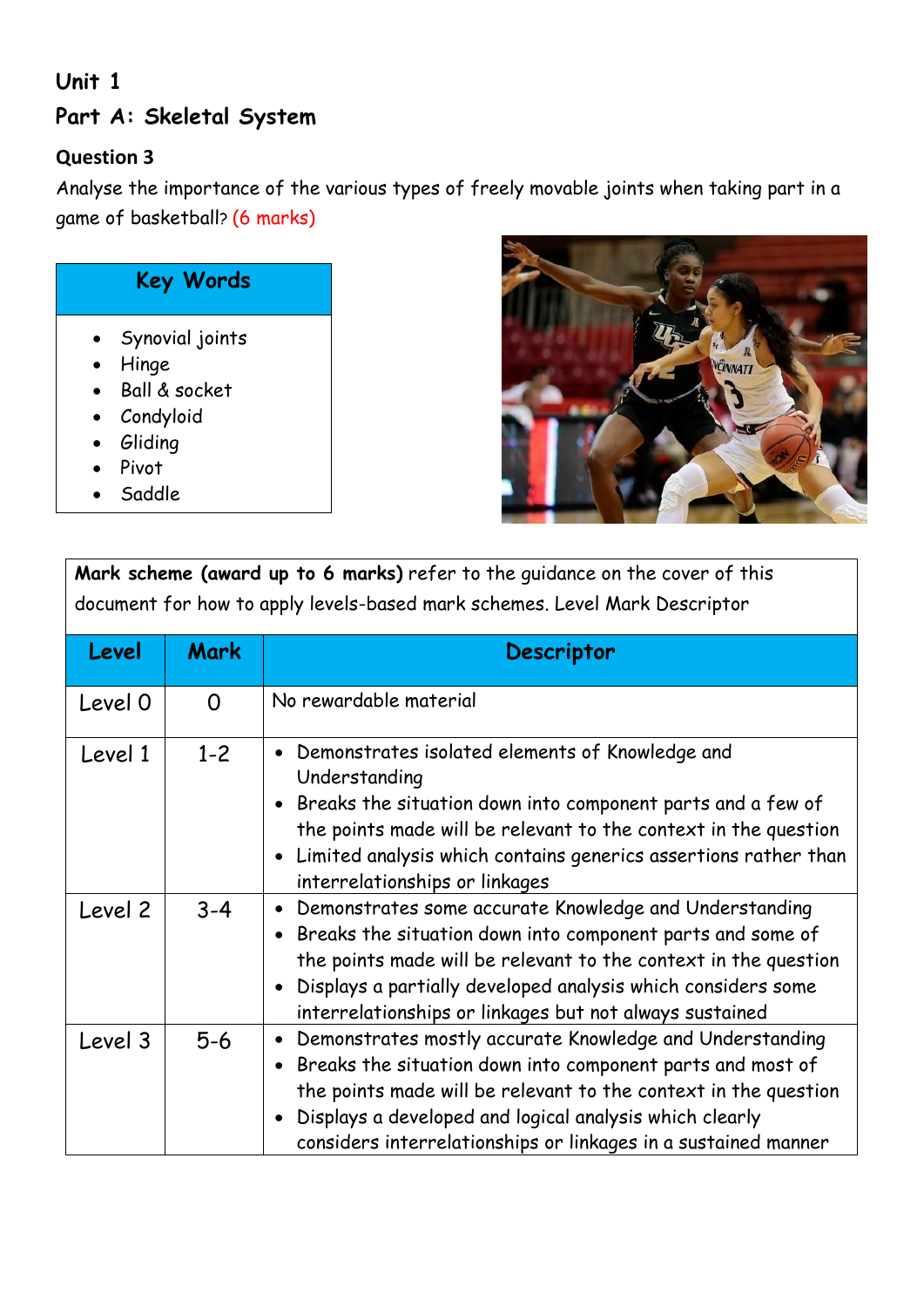## **Introduction**

| Name the different types of<br>joint and explain how freely                     |  |
|---------------------------------------------------------------------------------|--|
| moveable joints are<br>important to basketball                                  |  |
| What is another name for a<br>freely movable joint? (L1)                        |  |
| Point 1                                                                         |  |
| Name a freely movable joint<br>(L1)                                             |  |
| Describe where it is found in<br>the body (L1/2)                                |  |
| Explain why it is important                                                     |  |
| to basketball giving a<br>specific example? (L3)                                |  |
| Point 2                                                                         |  |
| Name another freely<br>movable joint (L1)                                       |  |
| Describe where it is found in<br>the body (L1/2)                                |  |
| Explain why it is important                                                     |  |
| to basketball giving a<br>specific example? (L3)                                |  |
| Point 3                                                                         |  |
| Name another freely<br>movable joint (L1)                                       |  |
| Describe where it is found in<br>the body (L1/2)                                |  |
| Explain why it is important<br>to basketball giving a<br>specific example? (L3) |  |